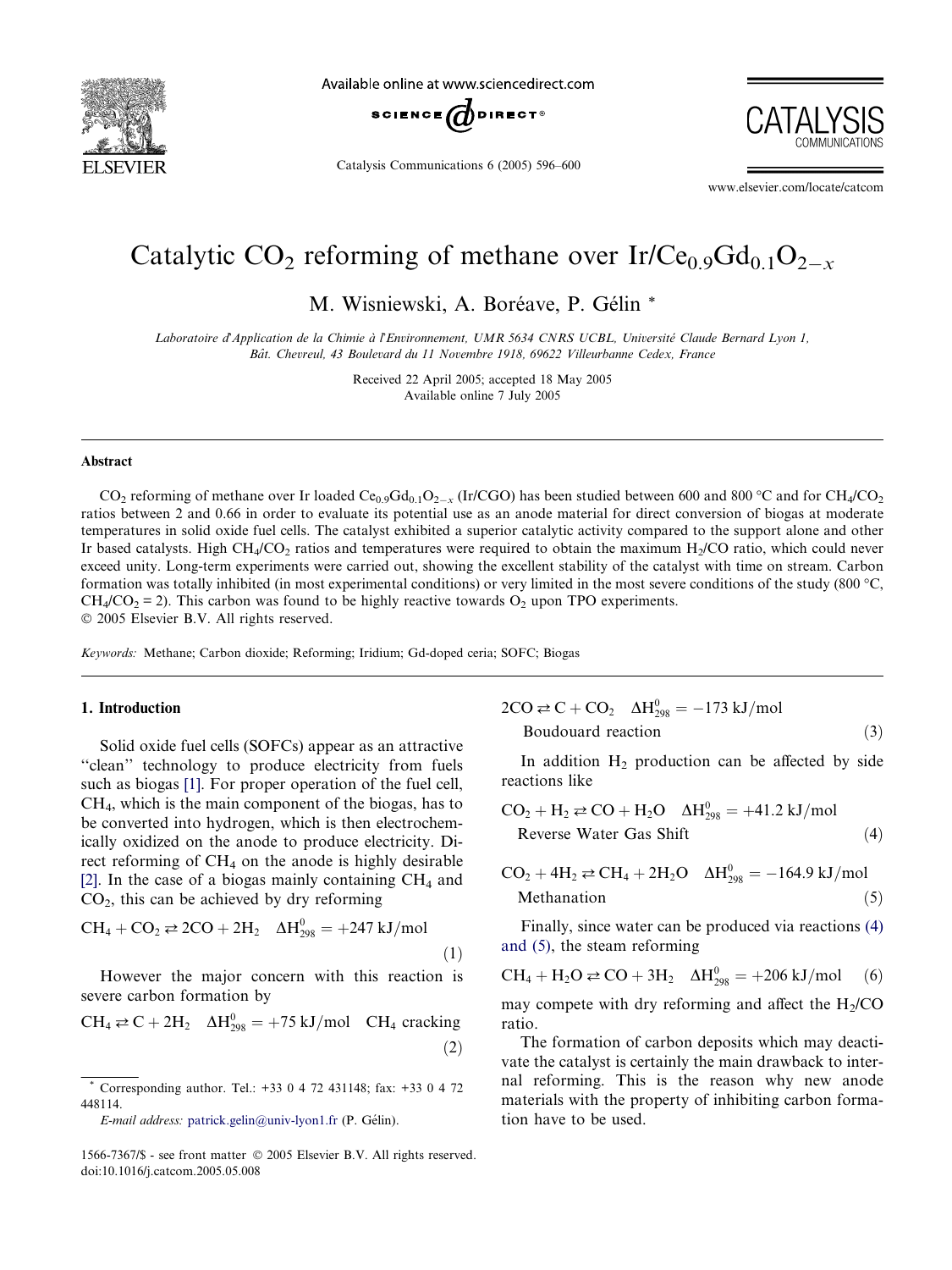To this respect it has been shown recently that ceria can be successfully used as a key component of the anode for SOFC operating directly on dry reforming with an excellent resistance to carbon formation [\[3–5\].](#page-4-0) However, the activity of ceria is too low to permit operation of the anode at intermediate temperatures (typically less than or equal to 800  $^{\circ}$ C). The activity of ceria has to be improved by the use of an adequate active phase. Noble metals were found to be more resistant to carbon formation than Ni [\[5–9\]](#page-4-0).

The present work aimed at preparing a catalyst of Ir deposited on Gd-doped ceria (CGO), with the composition  $Ce_{0.9}Gd_{0.1}O_{2-x}$ , and studying its catalytic activity in  $CH_4$  dry reforming for varying  $CH_4/CO_2$  ratios in order to evaluate its potential use for SOFCs operating at intermediate temperatures with biogas.

Special attention was devoted to the formation of carbon deposits after long-term catalytic testing under various working conditions. TPO experiments were used to evaluate the nature, the reactivity and the amount of deposits which could have formed during testing.

## 2. Experimental

### 2.1. Materials

A 0.16% Ir/C<sub>0.9</sub>G<sub>0.1</sub>O<sub>2-x</sub> (CGO) catalyst was prepared by conventional wet impregnation technique. A suspension of CGO powder (PRAXAIR  $40.9 \text{ m}^2 \text{ g}^{-1}$ ) in an aqueous solution of  $H_2IrCl_6 \tcdot 4H_2O$  (Alfa Aesar) was maintained under stirring at room temperature for 0.5 h, evaporated under reduced pressure at 70  $^{\circ}$ C, and dried at 120 °C overnight. Catalyst was finally calcined for 6 h at 800 °C in air (2 °C min<sup>-1</sup>, 7 l h<sup>-1</sup>). The specific surface area of the catalyst after final calcination was  $26.3 \text{ m}^2 \text{ g}^{-1}$ .

## 2.2. Activity tests

Activity tests were carried out in a conventional flow system at atmospheric pressure, using 200 mg Ir/CGO catalyst introduced in a U-shaped quartz micro-reactor. The reaction mixture consisted of 25 vol.%  $CH_4$ , variable  $CO_2$  concentration (12.5, 16.6, 25.0, and 37.5 vol.%) and  $N_2$  as balance. The total flow rate at reactor inlet was  $61h^{-1}$ .

Before activity measurements the catalyst was pretreated in situ at 800 °C under flowing  $N_2$  for 2 h. Two kinds of experiments were then performed: (i) the conversion was measured at decreasing temperature from 800 °C down to 600 °C by steps of 50 °C, after reaching the steady state at each step, (ii) longterm experiments were carried out for 22 h at 800 $\degree$ C, to study the stability of catalytic activity with time on stream.

The exit gases were analyzed using a gas chromatograph (Varian CP 2003 QUAD), equipped with TCD in order to measure the concentrations of  $CH<sub>4</sub>, CO<sub>2</sub>$ ,  $H_2$ , and CO. The amount of  $H_2O$  formed during reaction was measured with an Edge Tech Dew Prime I hygrometer.

#### 2.3. TPO experiments

After long-term experiments, the catalysts were purged in  $N_2$  at 800 °C, cooled down to room temperature, and recovered for performing subsequent temperature programmed oxidation (TPO) experiment to characterise eventual deposits formed during reaction. Typically 50 mg of catalyst were introduced in a Ushaped quartz reactor flowed with  $1\%$  O<sub>2</sub>/He  $(1.8 1 h^{-1})$  and heated up to 800 °C (linear heating rate of 5 °C min<sup>-1</sup>). The signals characteristic of CO<sub>2</sub> (m/  $e = 44$ ),  $O_2$  (*m*/ $e = 32$ ) and H<sub>2</sub>O (*m*/ $e = 18$ ) were continuously monitored as a function of time/temperature with a Pfeiffer Vacuum Omnistar quadrupole. CO was never formed during these experiments. Calibration of  $O_2$  and  $CO_2$  allowed quantitative measurements of  $O_2$ consumption and  $CO<sub>2</sub>$  formation respectively.

### 3. Results and discussion

The CH<sub>4</sub> and CO<sub>2</sub> conversions over Ir/CGO were measured at steady state for various feed compositions and temperatures ([Fig. 1\)](#page-2-0). At 800  $^{\circ}$ C, CH<sub>4</sub> conversion is the lowest for  $CH_4/CO_2 = 2$  (48%) and increases with decreasing  $CH<sub>4</sub>/CO<sub>2</sub>$  ratio up to a maximum value of 73% for  $CH_4/CO_2 = 1$ . Surprisingly further increase in  $CO<sub>2</sub>$  concentration causes a slight decrease in CH<sub>4</sub> conversion (69% under  $CH_4/CO_2 = 0.66$ ). Decreasing reaction temperature causes the decrease in CH4 conversion, while maintaining the volcano shape of  $CH_4$  conversion vs.  $CH_4/CO_2$  curves, i.e., at all temperatures CH<sub>4</sub> is maximum for CH<sub>4</sub>/CO<sub>2</sub> = 1. On the contrary to  $CH_4$ , at all temperatures,  $CO_2$  conversion continuously increases with increasing  $CH<sub>4</sub>/CO<sub>2</sub>$  ratio until reaching its maximum for  $CH_4/CO_2 \ge 1.5$  without exhibiting a volcano shape. At 800  $\degree$ C, CO<sub>2</sub> is totally consumed for  $CH<sub>4</sub>/CO<sub>2</sub> \ge 1.5$ .

The observed decrease of  $CH_4$  conversion for  $CH_4/$  $CO<sub>2</sub> < 1$  is in contradiction with data reported by Mark and Maier [\[10\]](#page-4-0) with methane dry reforming over 1% Rh/  $Al_2O_3$ . On the Ir/CGO catalyst, large  $CO_2$  concentrations appear to inhibit  $CH<sub>4</sub>$  conversion.

The catalytic activity for dry reforming at  $600^{\circ}$ C  $(CH_4/CO_2 = 1)$  on Ir catalysts supported on various sup-ports was recently reported [\[7,10,11\]](#page-4-0). The rate of  $CO<sub>2</sub>$ consumption varied from 0.2 up to 6 mol g Ir<sup>-1</sup> h<sup>-1</sup>. These values are very much lower than that obtained on Ir/CGO (36 mol consumed  $CO<sub>2</sub>$  per gram of Ir and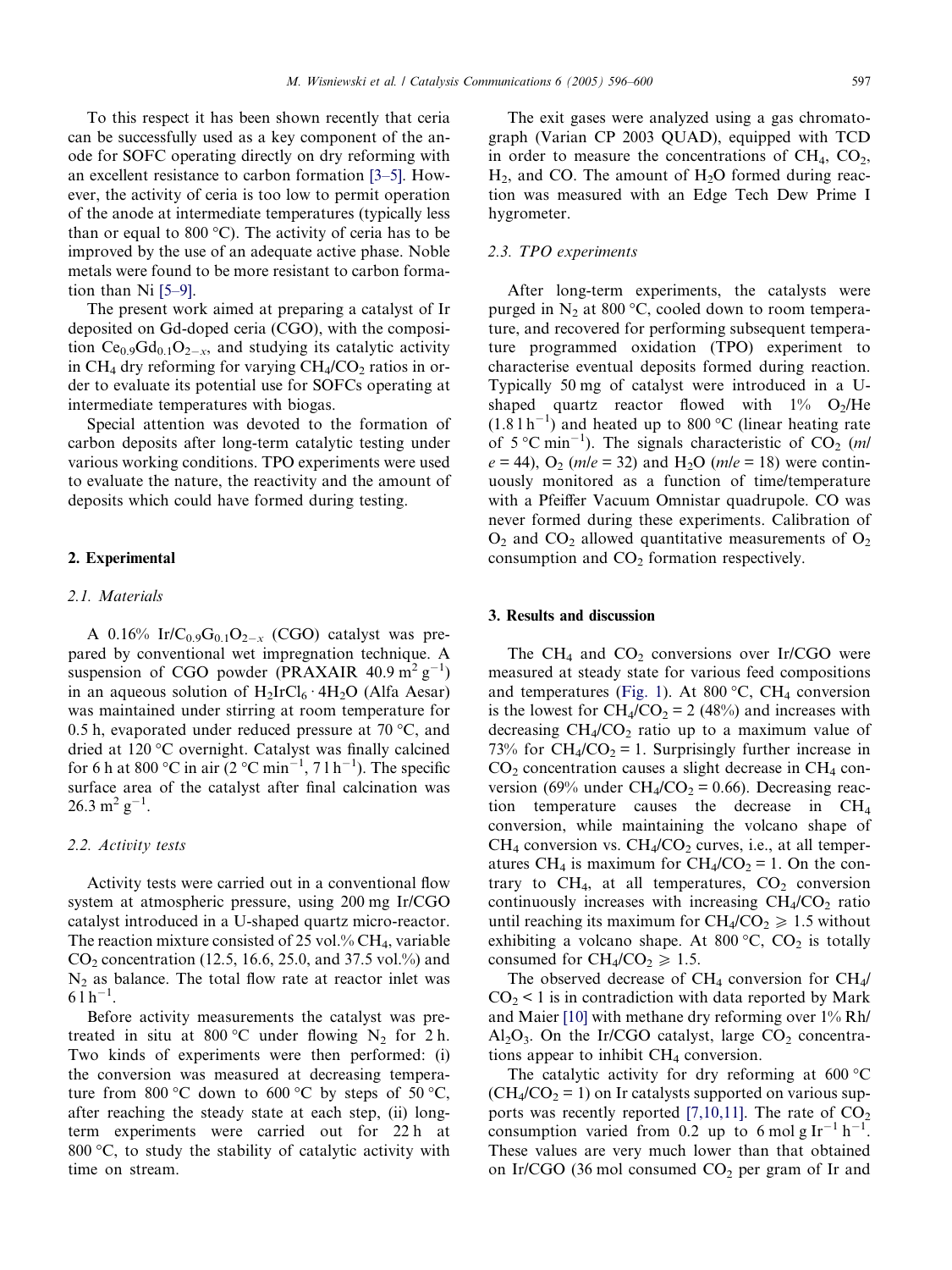<span id="page-2-0"></span>

Fig. 1. Effect of  $CH_4/CO_2$  ratio on  $CH_4$  and  $CO_2$  conversions at different temperatures: 800 °C ( $\blacklozenge$ ), 750 °C ( $\blacksquare$ ), 700 °C ( $\blacktriangle$ ), 650 °C ( $\times$ ), 600 °C ( $\chi$ ). Reaction conditions: catalyst weight = 0.2 g, flow rates: CH<sub>4</sub> = 1.5 l/h, CO<sub>2</sub> variable (0.75–2.25 l/h), N<sub>2</sub> balance, total = 6.0 l/h.

per hour). The Ir dispersion was shown to influence cat-alytic activity of Ir/Al<sub>2</sub>O<sub>3</sub> catalysts [\[10\]](#page-4-0). It turned out that the catalytic activity in dry reforming over Ir/ CGO at  $600^{\circ}$ C was as high as that of a highly dispersed  $0.5\%$  Ir/Al<sub>2</sub>O<sub>3</sub> (50% dispersion) reported earlier at a temperature 150  $\degree$ C above [\[10\]](#page-4-0). Therefore dispersion effects cannot explain alone the highest activity of Ir/ CGO. It is suggested that the CGO support strongly enhances the catalytic activity. A promoting effect with MgO was previously proposed to explain the enhanced activity of a mechanical mixture of MgO and  $Rh/SiO<sub>2</sub>$ [\[12,13\].](#page-4-0) In this study,  $CO<sub>2</sub>$  dissociation was thought to be the rate determining step of the reaction, being promoted by  $CO<sub>2</sub>$  enrichment on Rh surface due to improved adsorption on MgO. Bifunctional pathways involving metal and support have also been proposed for  $CH_4$  dry reforming over Pt catalysts [\[14,15\].](#page-4-0)

The results presented in Fig. 2 show that over Ir/ CGO catalyst the molar  $H<sub>2</sub>/CO$  ratio depends strongly on the temperature of the process as well as feed composition. In all cases the  $H<sub>2</sub>/CO$  ratio was lower than the stoichiometric ratio of unity. The highest value  $(H_2)$  $CO = 0.98$ ) is observed at 800 °C with CH<sub>4</sub> in excess  $(CH_4/CO_2 > 1)$ . At all temperatures, increasing  $CO_2$ concentration in the feed lowers the  $H<sub>2</sub>/CO$  ratio. All these data agree well with previous findings for Ir catalysts [\[10,11\].](#page-4-0) The decrease in reaction temperature causes the decrease of this effect.



Fig. 2. Effect of  $CH_4/CO_2$  ratio on  $H_2/CO$  ratio at different temperatures: 800 °C ( $\blacklozenge$ ), 750 °C ( $\blacksquare$ ), 700 °C ( $\blacktriangle$ ), 650 °C ( $\times$ ), 600 °C ( $\times$ ). Reaction conditions as in Fig. 1.

Methanation reaction (reaction [5\)](#page-0-0) could explain  $H_2$ / CO ratios lower than unity. We performed catalytic testing over Ir/CGO in the same range of temperatures using equimolar  $CO<sub>2</sub>$  and  $H<sub>2</sub>$  concentrations. CH<sub>4</sub> formation was never observed. This ruled out this reaction as an explanation for such behaviour. Therefore  $H<sub>2</sub>/CO$ ratios lower than unity could be attributed to the significant contribution of the Reverse Water Gas Shift reaction (RWGS, reaction [4](#page-0-0)) in the overall process in agreement with other studies [\[7,16,17\]](#page-4-0). On the other hand, since water is produced via RWGS, steam reforming reaction has also to be considered. But this reaction seems to be slower than RWGS at lower temperatures.

The respective contributions of Reverse Water Gas Shift and steam reforming reactions as a function of temperature and  $CH<sub>4</sub>/CO<sub>2</sub>$  ratio were evaluated by measuring the  $H_2O$  concentration in the products ([Fig. 3\)](#page-3-0). Irrespective of the feed composition it can be observed that  $H<sub>2</sub>O$  concentration increases with increasing temperature until reaching a maximum value and then decreases at higher temperatures. At low temperatures, the increase in  $H_2O$  concentration can be attributed to the increasing contribution of RWGS reaction without significant influence of steam reforming. As temperature increases, the reaction rate of steam reforming increases more than RWGS, which leads to an increasing consumption of  $H<sub>2</sub>O$  and causes the observed maximum and then the decrease in  $H<sub>2</sub>O$  concentration with increasing temperatures. This effect is more pronounced at high CH<sub>4</sub> concentration (high CH<sub>4</sub>/CO<sub>2</sub>). This is expected since steam reforming rate depends on  $CH_4$  concentration. Interestingly, steam reforming reaction is faster than RWGS for  $CH_4/CO_2 = 2$  at 800 °C. Water is then consumed as it is formed and the overall process can be described by  $CO<sub>2</sub>$  reforming only. As a result  $H<sub>2</sub>$ / CO is highest, being equal to unity.

[Fig. 4](#page-3-0) illustrates the catalytic activity of Ir/CGO as a function of time on stream for two feed compositions, respectively  $CH_4/CO_2 = 1$  and 2. The relative conversion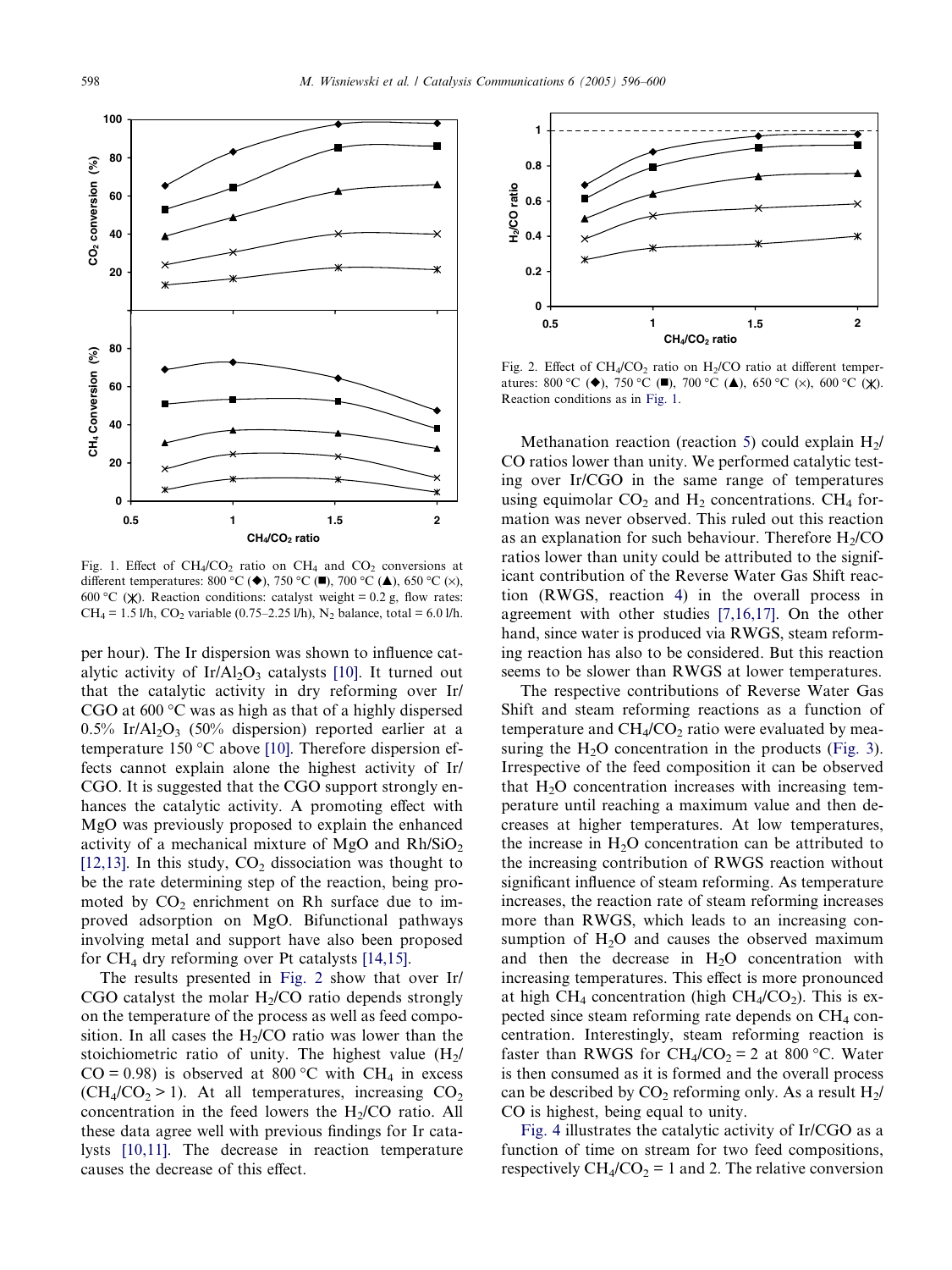<span id="page-3-0"></span>

Fig. 3. Influence of the temperature on the formation of  $H_2O$  at varying CH<sub>4</sub>/CO<sub>2</sub> ratios: CH<sub>4</sub>/CO<sub>2</sub> = 2 ( $\blacklozenge$ ), 1.5 ( $\blacksquare$ ), 1 ( $\blacktriangle$ ), 0.67 (x). Reaction conditions as in [Fig. 1](#page-2-0).

Conv/Conv<sub>max</sub> of CH<sub>4</sub> and CO<sub>2</sub> (Conv<sub>max</sub> being the maximum conversion measured during the experiment) and the  $H<sub>2</sub>/CO$  ratio are plotted. For all experiments the catalyst is observed to exhibit an activation period



Fig. 4. Effect of time on stream on relative conversions of  $CH<sub>4</sub>$  (A), CO<sub>2</sub> (B), and on H<sub>2</sub>/CO (C) for CH<sub>4</sub>/CO<sub>2</sub> = 2 (black line) and 1 (grey dashed line). Reaction conditions as in [Fig. 1.](#page-2-0)

after which the maximum conversion is reached and no change in activity is further observed. The stability of the activity after the activation period is confirmed by the constant  $H<sub>2</sub>/CO$  ratio. Under stoichiometric conditions, it takes about 11 h for Ir/CGO to reach steady state activity. This period is much shorter (5 h) when carrying out the reaction under  $CH<sub>4</sub>$  excess. Very long activation periods were also reported for  $CeO<sub>2</sub>$  and  $ZrO<sub>2</sub>$  supported Rh catalysts [\[18\]](#page-4-0). This phenomenon is not fully understood. Some variation in the oxidation state of the support with time on stream, being dependent on the  $CH<sub>4</sub>/CO<sub>2</sub>$  ratio and being responsible for the improved catalytic activity, was proposed.

The most striking feature of the study is that no carbon deposition was observed after long-term testing over Ir/CGO below 800 °C irrespective of the CH<sub>4</sub>/CO<sub>2</sub> ratio. This highlights the superior resistance of Ir/CGO to carbon formation with respect to other catalysts for which stoichiometric or oxidising (excess of  $CO<sub>2</sub>$ ) conditions are necessary to avoid carbon deposition [\[19,20\].](#page-4-0)

It is worth to mention that the only case we observed carbon deposition in our experiments was after testing at 800 °C with  $CH_4/CO_2 = 2$ , that is under highly reductive conditions. Fig. 5 shows the  $CO<sub>2</sub>$  and  $O<sub>2</sub>$  profiles during TPO experiment after this test. The  $CO<sub>2</sub>$  evolution exhibits a maximum at  $360^{\circ}$ C, coincidently with the maximum in  $O_2$  consumption profile. The total amounts of consumed  $O_2$  and released  $CO_2$  derived from the profiles are found both equal to  $125 \mu$ mol g of catalyst. This excludes any catalyst re-oxidation during TPO experiment. Moreover since no  $H<sub>2</sub>O$  was formed simultaneously to  $O_2$  consumption/CO<sub>2</sub> release, it can be stated that carbonaceous deposits are mainly in the form of carbon. The amount of carbon corresponds to 0.13 wt%, which is very small. The low temperature of combustion of this carbon (360 $\degree$ C) indicates this carbon is highly reactive, which excludes the formation of graphite  $[15]$ . Recently after reacting CH<sub>4</sub> over CGO



Fig. 5. CO<sub>2</sub> ( $m/e = 44$ ) and O<sub>2</sub> ( $m/e = 32$ ) profiles during TPO of Ir/ CGO after 22 h reaction at 800 °C and CH<sub>4</sub>/CO<sub>2</sub> = 2. TPO conditions:  $1\%$  O<sub>2</sub> in He, catalyst weight = 50 mg, flow rate = 1.8 l/h.